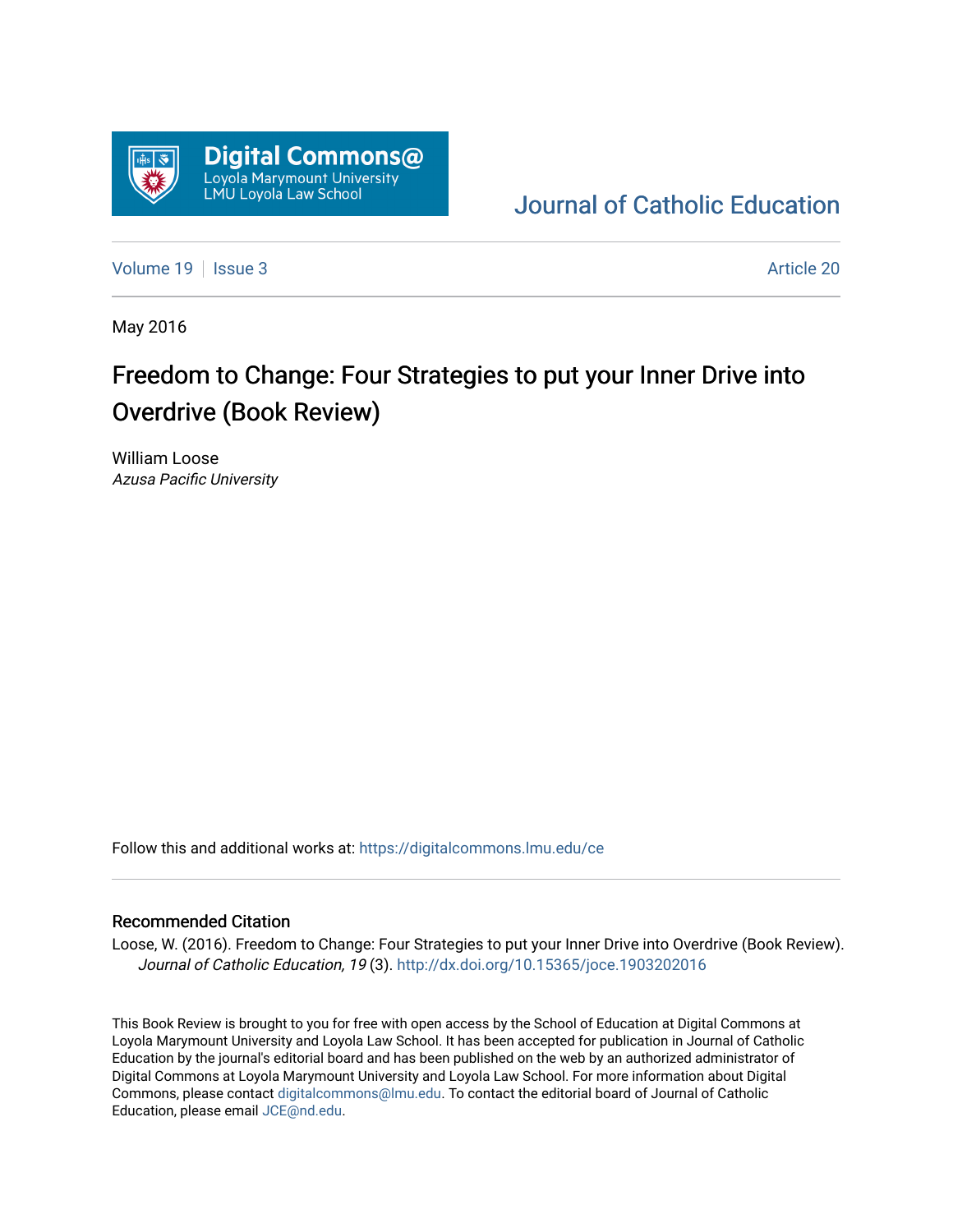### **Freedom to Change: Four Strategies to put your Inner Drive into Overdrive (Book Review)**

Michael Fullan San Francisco: Jossey Bass, 2015 192 pages; \$27.95 USD (hardcover) ISBN 978-1-119-02436-1 [http://www.wiley.com/WileyCDA/WileyTitle/productCd-1119024366.](http://www.wiley.com/WileyCDA/WileyTitle/productCd-1119024366.html) [html](http://www.wiley.com/WileyCDA/WileyTitle/productCd-1119024366.html)

Reviewed by William Loose, Azusa Pacific University

W significant Fullan's 2015 book is offered to individuals, school organizations, and corporate entities. The focus of the narrative relates to the individual and school systems, with some brief and occasional corporate ap tions, and corporate entities. The focus of the narrative relates to the individual and school systems, with some brief and occasional corporate applicability references. Fullan offers four strategies for intrinsic motivation, which he promotes as useful for enhancing individuals' inner drive and motivation and, in turn, benefitting both the individuals and the organizations with which they are involved.

This book provides four strategies built on the following "recipe":

- Three parts from Daniel Pink's (2011) book on motivation, *Drive*: some degree of self-directed autonomy, a sense of purpose, and mastery
- One part from Eric Fromm's 1969 work, *Escape to Freedom*, which Fullan encountered during his graduate studies;
- One part Everett Rogers's concept of "diffusion;"
- One part of Stone and Heen regarding "feedback;"
- One part "simplexity," a concept coined by Jeff Kluger; and
- One part from the "Freedom Report," by LRN which provides the foundation of the "Freedom From…." to "Freedom to" platform that this entire book uses as a unifying theme.

An interesting organizational approach to this new book is that each chapter ends with a visual/graphic summary rather than a traditional writ-

*Journal of Catholic Education,* Vol. 19, No. 3, May 2016, 357-363. This article is licensed under a Creative Commons Attribution 3.0 International License. doi: 10.15365/joce.1903202016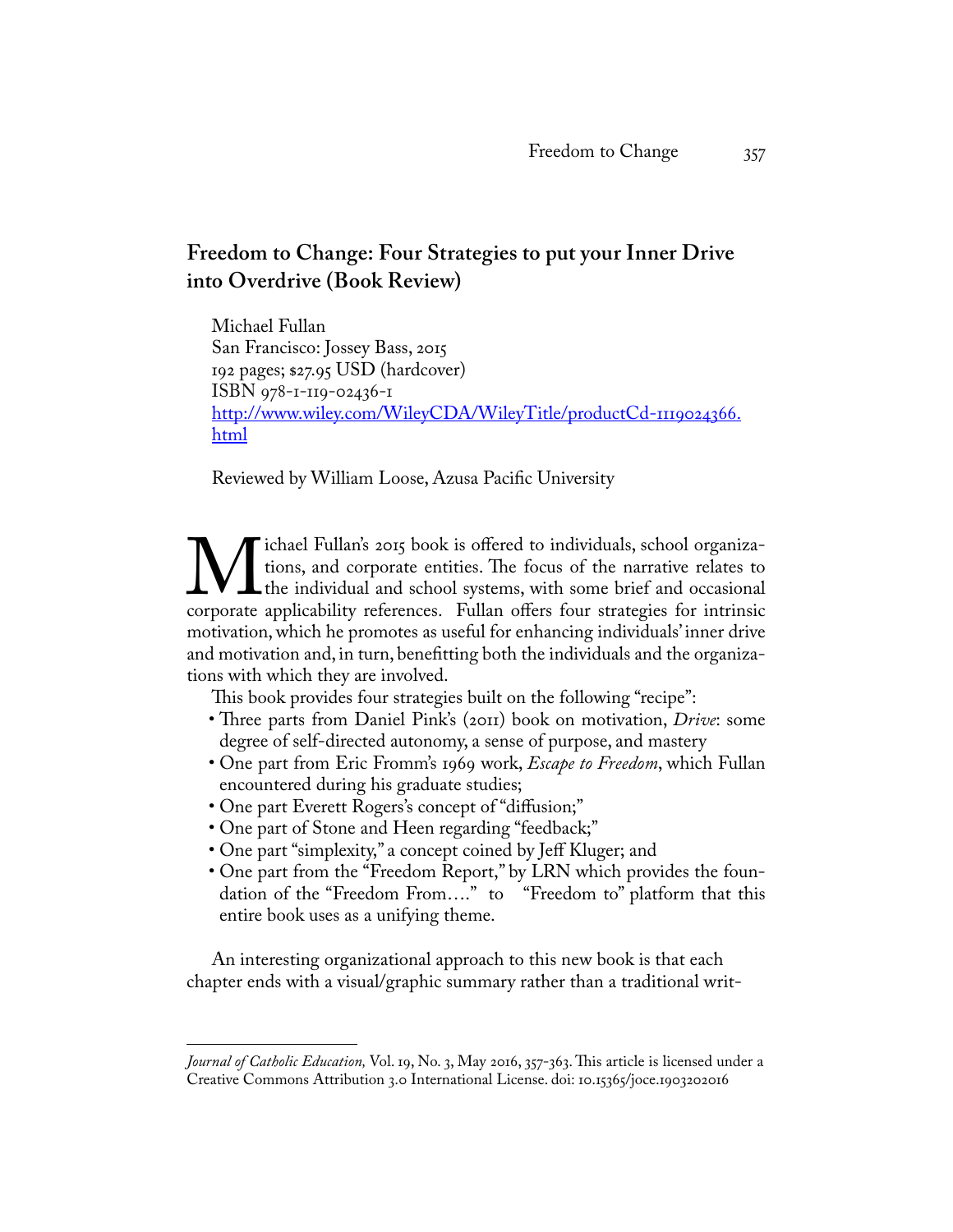ten summation. This style of conclusion was very helpful to this reviewer in contemplating the contents of each chapter in order to delve deeper into the material presented.

Fullan begins by reminding readers of the complexity of the  $21<sup>st</sup>$  century world and of the many complications that arise in personal and professional lives on a daily basis. It is easy to become alienated. Fullan encourages readers to put aside such attitudes and possible excuses and begin to tackle challenges directly by oneself and with others.

Fullan distinguishes between "freedom from," which is about removing obstacles and constraints, and "freedom to," which is about figuring out what to do once one becomes more liberated.

The concept of *Simplexity* is introduced in chapter 2. Fullan takes this term and concept developed by Jeff Kluger, and expands it to fit into this work. Simplexity is the concept that "simple things become complex," and "how complex things can be made simple." Fullan's take on this concept is that when one faces situations that seem beyond one's control and appear to be complex, two steps should be taken:

- 1. Identify the smallest number of key factors that can make a big difference
- 2. Make these factors "gel" using the four components of his strategy (autonomy and cooperation, feedback, accountability, and diffusion)

Throughout the book, Fullan provides examples using the education system as illustrations. Here he reminds the reader of his observations in his 2014 book, *The Principal: 3 Keys for Maximizing Impact* (see Loose, 2014 for a review of this book). Fullan recounts how principals have been forced through policy and legislation to devote extreme amounts of time to individual teacher evaluations. This situation has resulted in an ineffective process for both the teacher and the administrator. Due to these extreme time demands, the reality has become that the evaluation process is now one where everyone is just "going through the motions" to meet administrative and legal requirements rather than seeking substantial improvement.

The first part of the journey in "freedom from" to "freedom to" is to embrace *simplexity*. Through simplexity, complicated issues can be simplified by isolating five or fewer inter-related pieces. This procedure produces a "maximal effect" created by the leverage of these interacting key forces working together developing a solution to the issue/problem.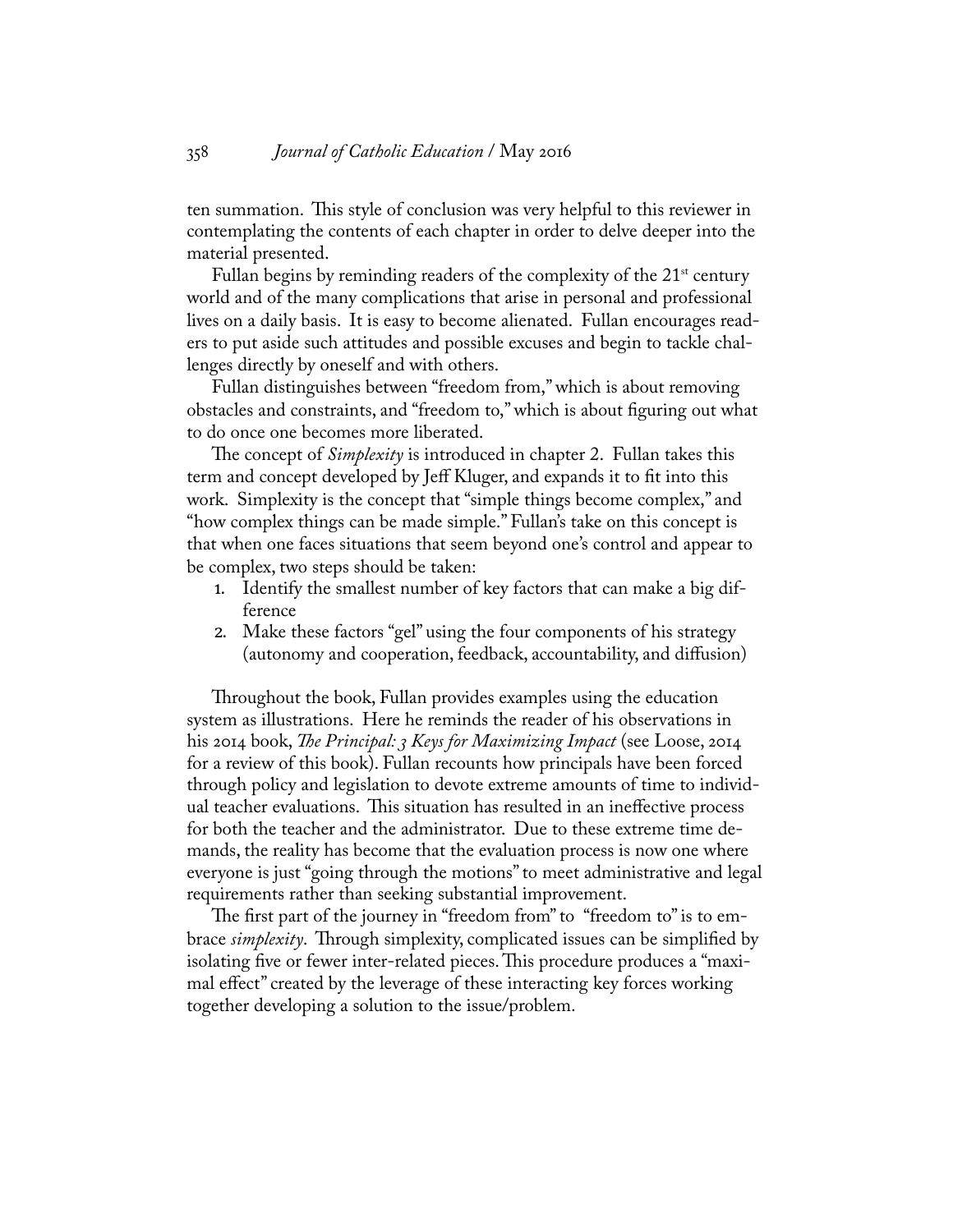Having embraced *simplexity*, the next part of the journey is towards *autonomy and cooperation*. Citing Fromm, Fullan points out that autonomy and cooperation are a conundrum. That is, having complete autonomy is not healthy for humans because of humans' need for contact and social interaction, but joining a group requires surrendering one's own identity. On the quest toward "freedom to," Fullan advises taking a cooperative approach with the goal of an outcome that is mutually beneficially for the individual and the group.

To illustrate this concept, Fullan provides the story from Daniel Brown's 2014 book, *Boys in the Boat*, about the 1936 U.S. men's rowing team, which won a gold medal in the Berlin Olympics. Using this framework, Fullan illustrates how a perfectly synchronized flow of the individual's muscles, oars, boat, and water became unified in a symphony of a crew in motion. To Fullan, this epitomizes the "individuality with connectedness" concept. What matters is *how* everything is harmonized and *how* all of the individuals are working together. This is the ultimate example of how a relationship to self and others in service of a great cause is achieved.

*Autonomy and cooperation* comes with two caveats. The first is to be wary of "group think," in which individual thought is lost due to peer pressure and a high desire for harmony and conformity. The second is the reminder that autonomy and cooperation are somewhat of an equation. That is, one should not choose between them because one needs the dynamic interaction of both. When the equation is out of balance, there are problems. Too much autonomy means losing connectedness with others; too much cooperation means surrendering to the group and, perhaps, becoming victims of group think.

Fullan's next concept and strategy is *feedback*. Fullan acknowledges that some of these key concepts regarding feedback come from work conducted by Stone and Heen. Feedback is a "goldmine" of information for potential growth, but it is hard work for most people according to this account. Why? Because feedback is "painful to the ego." If we can get ourselves past this issue, feedback can be the "key simplifier to make change." Therefore, people are encouraged to seek both informal and formal feedback (e.g. professional work appraisals/evaluations) because feedback is conducive to our continuous learning. Ignoring feedback shuts down the potential for great insights to one's own improvement.

The problem of receiving feedback is the distortion between contrasting elements. We want to learn, we want to be liked, and we want to like our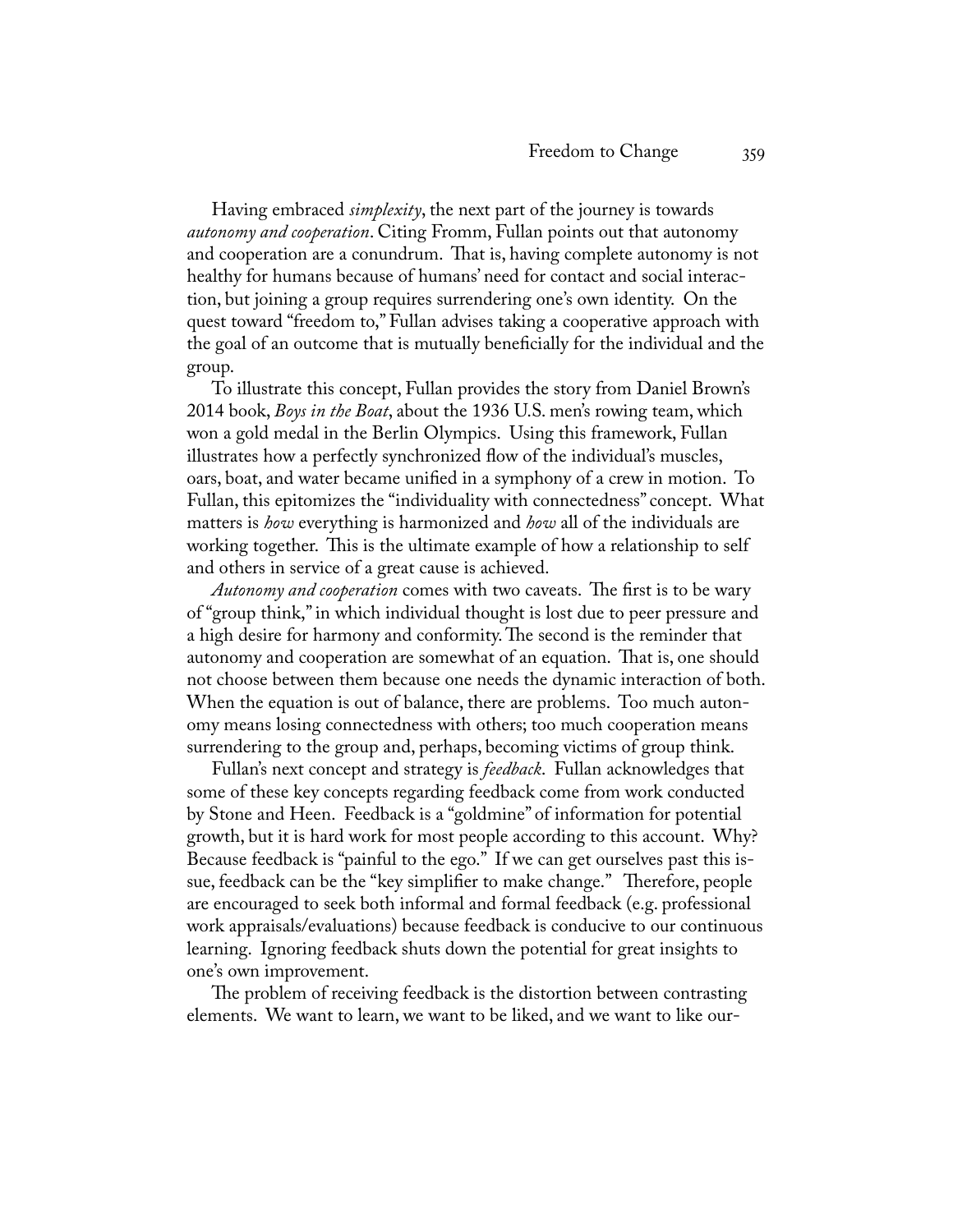selves. But these three things don't mesh together well as part of the feedback process. This puts receiving feedback at the intersection of our drive to learn and our need for acceptance.

Fullan advises readers to reflect on feedback by asking: "What am I trying to learn about myself?" in all circumstances. If we are able to do this, the feedback process can help prevent us from wasting time. By actively seeking out this feedback and overcoming any self-fears, the individual gains the following:

- Better relationships
- Secure self-esteem
- Being more assured at seeking feedback and feeling better about receiving it
- Feeling less threatened by one's toughest opponents

Fullan next presents three concepts regarding *accountability*: external, internal, and "push me – pull me." External accountability is a process in which educational systems are well-versed, as policymakers have passed many statutes and mandates regarding school accountability in recent years. Fullan points out that this kind of external accountability does not work and is a micromanagement effort that has brought schools to a standstill .

External accountability only gives results, does not work, and gives no "clue how to fix things" in Fullan's perspective. While educational systems may not be able to just "dump" external accountability, he suggests two interrelated activities. The first is to invest more in internal accountability activities creating conditions for greater local responsibility at a level of day-to-day practice. The second is setting and projecting clear goals that protect the system when performance is persistently low.

Internal accountability is based on the concept that the individual and group in which one works can transparently hold themselves accountable for their performance. Internal accountability is based on visible expectations combined with consequences for failure to meet those expectations. This is the "leverage" Fullan invites us to pursue as an alternative to external accountability.

Internal accountability is a shift toward a more collaborative culture that honors and aligns individual responsibility with collective expectations. This approach fits perfectly with the "autonomy and collaboration" element of the book's strategy. In such a culture, people encountering problems first get help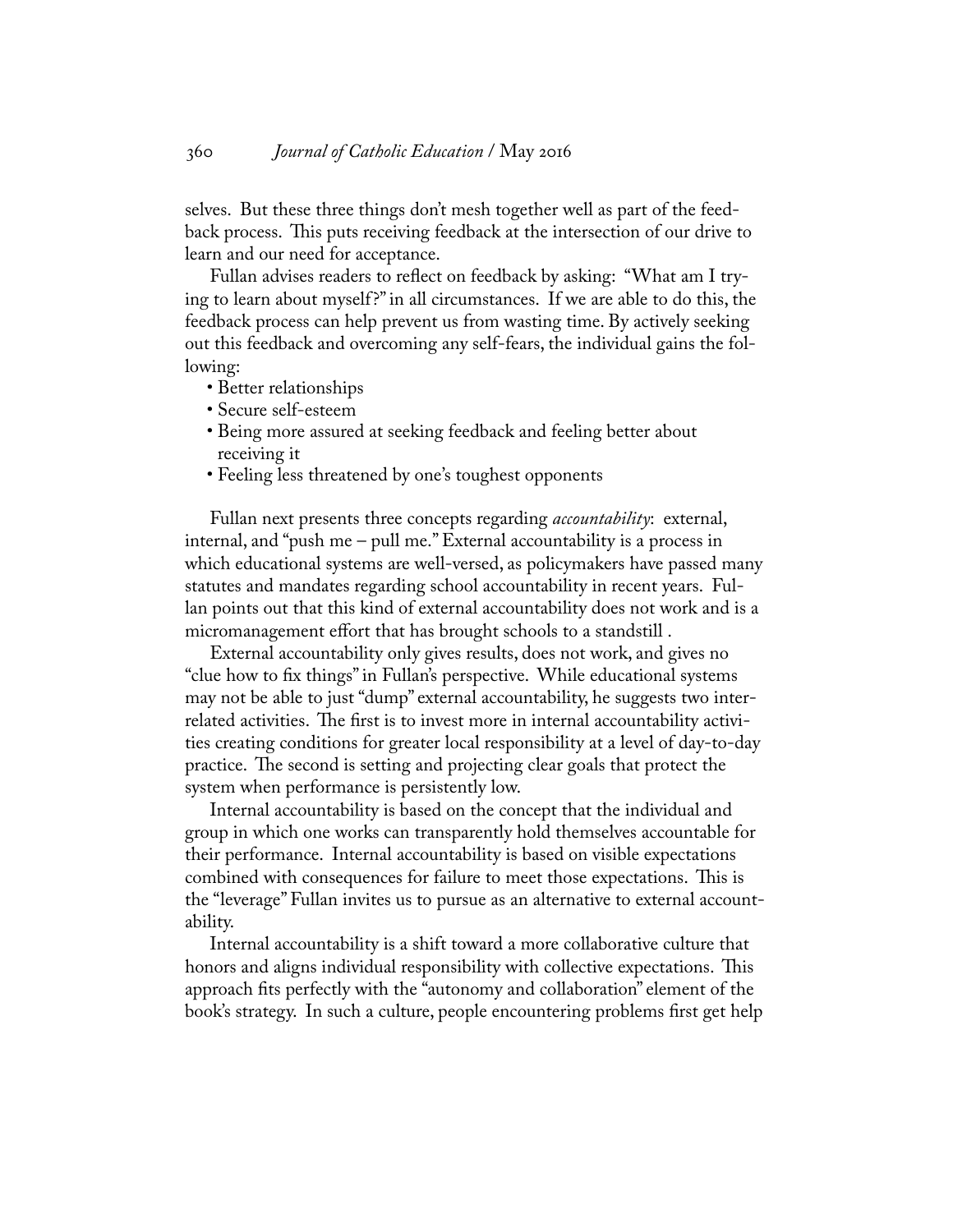from the principal and colleagues. If this does not yield improvement, this type of person often "weeds themselves out" because they are not comfortable with the culture.

"Push Me–Pull You," is the final concept for accountability. Fullan says a positive "pushy pressure" results when:

- people are attracted to a compelling vision and working with colleagues towards a compelling destination (pull); and
- people are working in a climate where high expectations are explicit and in which peers interact on common goals, all working towards continual improvement (push).

The "Push Me–Pull You" culture creates a strong allegiance to the cause and each other because people are helped and not berated, work with collective efficacy, and are working with a high degree of precision and transparency.

The concluding thoughts regarding accountability refer to "protecting our own interests" and is a nod back to the autonomy and cooperation concepts that start off the book. The most powerful thing one can do is to connect with peers because the identification with others in pursuit of important goals (i.e. cooperation) is highly motivational. But, one must remain vigilant against the aforementioned group think, while also being wary of peer pressure so that we maintain our own moral compass (i.e. maintain autonomy).

The final part of the process and strategy is *Diffusion*. The theme embodying diffusion is what Fullan calls "systemness." This is defined as one's awareness and commitment to and benefit from a larger system. This is typified in a change of perspective of school staff from "my kids and my class" to "our kids and the whole school." We are encouraged to not wait for others to act, and to be productive and be "up and out."

The concept of diffusion is adapted from Everett Rogers's work, *Diffusion of Innovations* (1962). Fullan expands this concept from being related to the spread of good ideas that are adapted as people take them on, to including his concept of "Leadership from the Middle" (LftM).

In Fullan's view, LftM is needed because top down leadership doesn't work (one cannot control everything from the top and one can only do so much as there are limits). Similarly, bottom up leadership doesn't work either because it creates only ad hoc pockets of change that are unlikely to last over time. The answer, then, is LftM.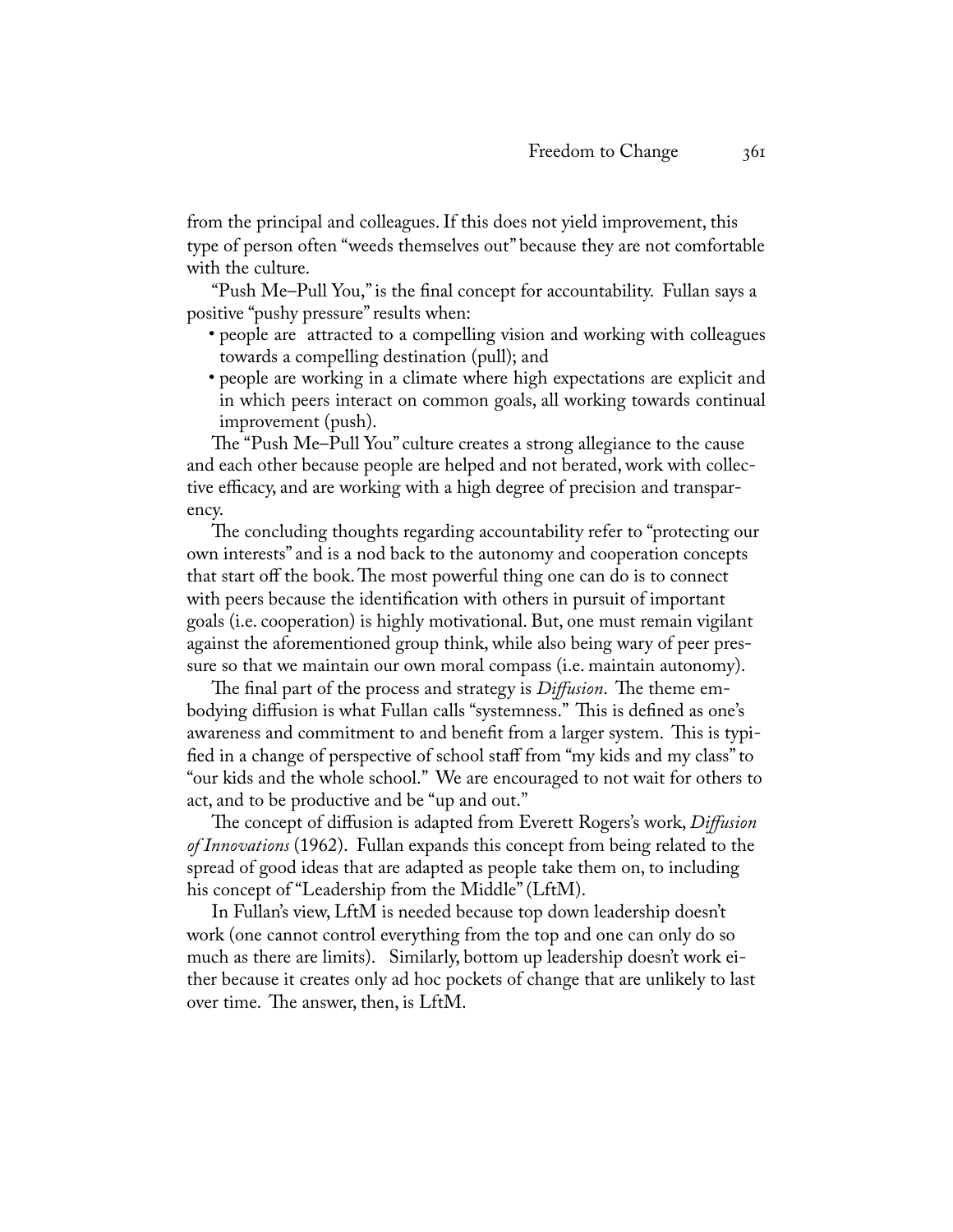Fullan emphasizes that there is always a middle—and that the middle is where the most is accomplished. Therefore, to effectively utilize the earlier components of the strategy (autonomy–cooperation, feedback, and accountability), one should use LftM as the catalyst. LftM increases the role of middle layer as an agent of cohesion and progress. Fullan wants readers to become better partners both upward and downward to effect vertical and horizontal improvement and innovation.

School administrators receive a double assignment in diffusion by being responsible for helping teachers work together as well as linking to other schools for mutual learning and development.

As in his 2014 book *The Principal: 3 Keys to Maximizing Impact*, California once again receives special notice. In the chapter entitled, "California– No Longer Dreamin'" Fullan shares his optimistic belief that California is positioned to engage these strategies, and that LftM is being eagerly adoption. Such change can be seen in Governor Brown's new funding model, the Local Control Funding Formula (LCFF), and the accompanying Local Control Accountability Plan (LCAP). Additionally, Fullan sees the California Department of Education trying to shift from a compliance organization to a capacity building system.

Fullan highlights California as a large test case for the possibility of jettisoning "key distractions" in favor or these new opportunities. Fullan shares that the hardest part is not getting rid of the old shackles, but rather it is taking advantage of the new freedoms.

In summation, the main lesson provided is that leaders should work from the premise that individual and organizational interest are best severed by codetermination, by individuals and groups working together becoming more skilled at balancing the tensions between autonomy and cooperation.

#### **For Catholic School Administrators**

As noted in the beginning of this review, this new book attempts present arguments that are generalizable to many different types of corporate and school organizations. Therefore, administrators in Catholic schools will likely find much of the discussion extremely applicable to their school contexts.

All school organizations, including Catholic schools, are bureaucracies that involve many procedures, standards, and rules (both formal and informal) that administrators are bound to follow to meet both ethical and legal requirements. Over time, these combined elements can become a daunting